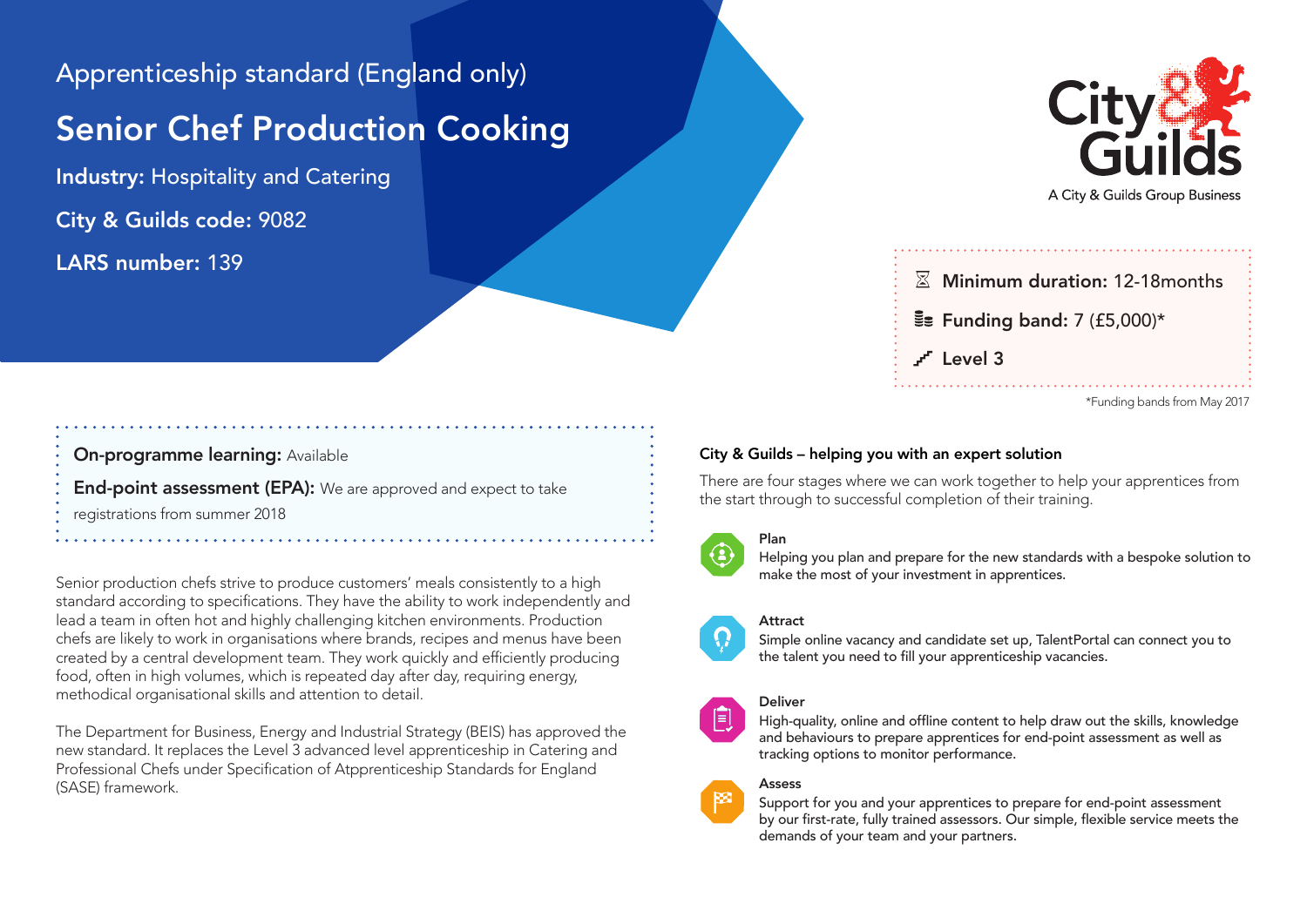#### The apprentice journey



Training and development takes place during this part of the apprenticeship. It may include a qualification if set in the standard.

Formative assessment of skills, knowledge and behaviours is required in the delivery of the standard and this will be outlined in the assessment plan.

Apprentices have to reach a minimum level of maths and English set by the standard. If they've not previously achieved this, they'll need further study and support.

#### 1 On-programme: what apprentices need to learn

On-programme is the learning phase for apprentices to pick up the skills, knowledge and behaviours set in each standard. Apprentices need to complete 20% off-the-job training during the on-programme phase of their apprenticeship. Specific rules govern this and it must take place in the apprentice's contracted hours. You can track and authorise the 20% through our e-portfolio, Learning Assistant.

The phase is managed by the employer, usually with an education or training provider. The process is flexible though baseline expectations are:

- at least every two months, the apprentice meets with the on-programme assessor to review and record their progress, with evidence, against the standard using a template. Once the apprentice is deemed competent, the relevant section(s) is signed off by the employer with the support of those involved in the learning and development
- at least six meetings and completed over a 12-month period to show ongoing competence across the entire standard. The same assessment methodology is used each time.

#### Our resources and tools that support on-programme delivery

Our core content for this standard covers Prevent, British values, equality and diversity, and health and safety which give you the basics to deliver the standard and satisfy regulators. It's a blend of e-learning and downloadable content. We also have:



### Apprenticeship training manual

training manual guides learners through step-by-step tasks that develop the skills, knowledge and

behaviours required.

| Apprenticesing training manual    |  |
|-----------------------------------|--|
| Available in print and as part of |  |

#### Learning Assistant (e-portfolio)

Learning Assistant is an innovative and cost-effective e-portfolio solution that allows colleges and training providers to dramatically improve the delivery of their vocational qualifications by tracking progress in real time online.

| ___ |
|-----|
| ×   |
|     |

#### Guidance documents

End-point assessment guidance document, which gives information on end-point assessment methods, preparation and other information to support the apprentice, employer and training provider.

#### Maths and English requirements

If your apprentices need to complete maths and English, our popular Functional Skills qualifications fit within apprenticeship programmes and cover the core maths and English requirement for the workplace and further study. We have an extensive support package available, including e-Functional Skills, and an online teaching and learning platform, which guides learners from an initial and a diagnostic assessment, through to being exam ready.

Find out more: cityandguilds.com/functionalskills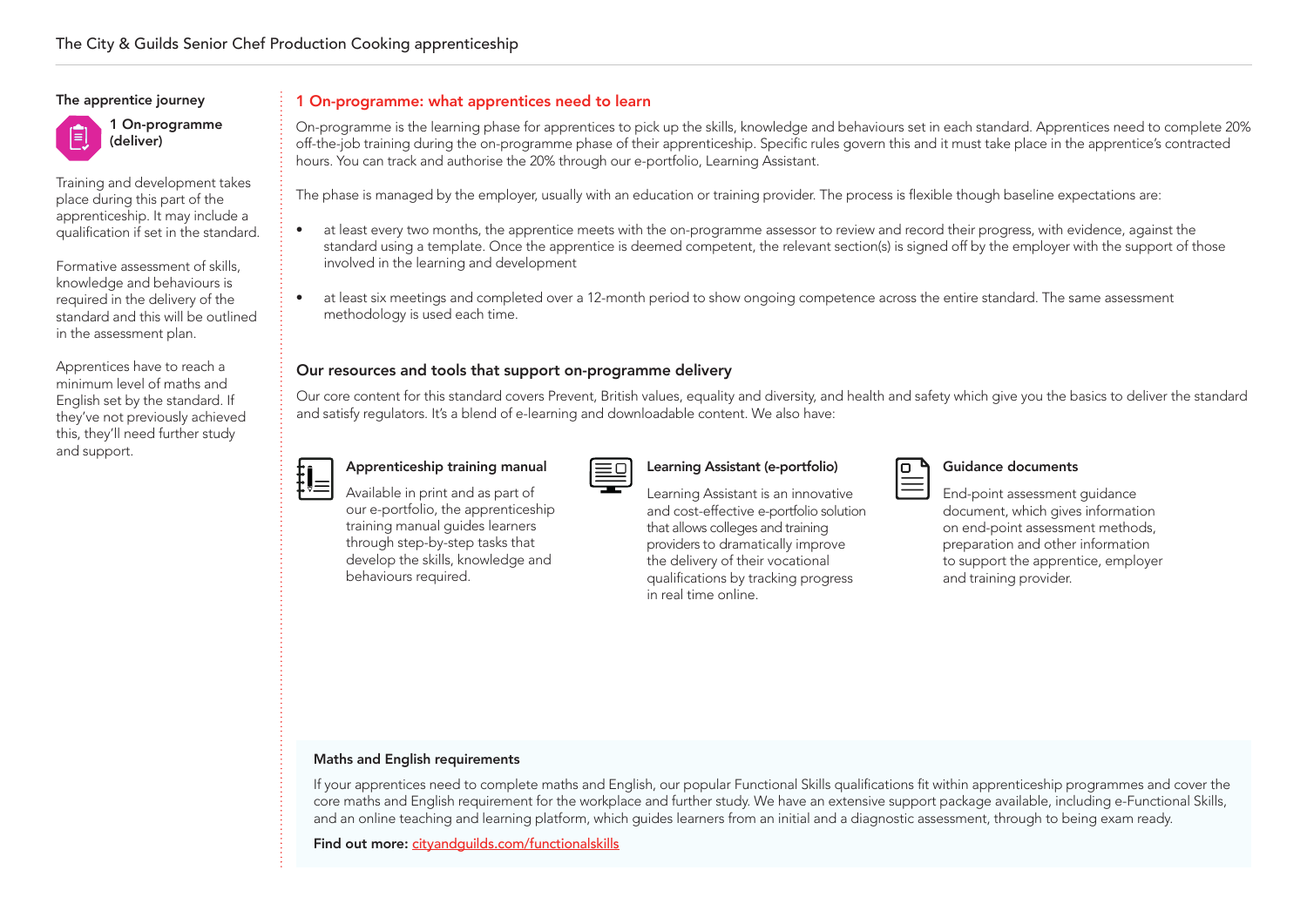The employer and provider must sign off the apprentice as ready to move on to end-point assessment.

2 Gateway



The end-point assessment must demonstrate that the apprentice can perform in the occupation in a fully competent, holistic and productive way.

The assessment will be graded if required by the standard.

The assessment organisation and assessor must be independent of, and separate from, the training provided by the provider and employer.



apprentice's employer.

On successful completion, the end-point assessment organisation will apply to the Education and Skills Funding Agency (ESFA) for the apprenticeship certificate. The certificate is sent to the

2 Gateway

The training provider and line manager/on-programme assessor and/or a senior manager review the apprentice's progress and agree the apprentice's competence against the learning outcomes and can move on to EPA. The apprentice must achieve the English and maths requirements.

There is a meeting with the independent end-point assessor at least one-week before the EPA to secure the plan and schedule for the assessment activities. The independent end-point assessor should be given the apprentice's record of readiness and the apprentice has to supply a two-page synopsis of their proposed business project.

There is a meeting with the independent end-point assessor at least one-week before the EPA to secure the plan and schedule for the assessment activities. The independent end-point assessor should be given the apprentice's record of readiness and the apprentice has to supply a two-page synopsis of their proposed business project.

#### 3 End-point assessment (EPA): how apprentices demonstrate their learning

EPA is the final stage that an apprentice goes through to complete their apprenticeship. The apprentice must demonstrate their learning to an independent end-point assessor and the grades available are pass or fail. Assessment events have to be completed in a two-month EPA window.



#### Synoptic knowledge test

Two-hour, on-demand multiple-choice test (scenario-based questions).



#### Practical observation

Four-hour synoptic practical observation.

#### Business project

Compiled over two months and ending with a 30-minute presentation.

#### Professional discussion

A 30-minute discussion using set criteria from the occupational brief. It will be structured to draw out the apprentice's enthusiasm, competence and excellence.

#### Our resources and tools that support end-point assessment

We are on the register of end-point assessment organisations and our EPA service includes support resource as well as flexibility around assessment delivery and a dedicated EPA team to support you.



#### EPA preparation tool

with us for EPA.

Online content to help the apprentice feel ready for their EPA experience. Personalised to their confidence levels and the standard, they're sent free access details once they're registered

#### EPA team

Our dedicated EPA team is on hand to help with bookings and questions on anything from the assessment process to evidence portfolios.



Let our support, including short videos

and how to guides help you get to grips and stay on track with the EPA process.

#### 4 Apprenticeship certification

As well as receiving their Institute for Apprenticeships (IfA) apprenticeship certificate, the apprentice will receive a City & Guilds statement of achievement for end-point assessment.